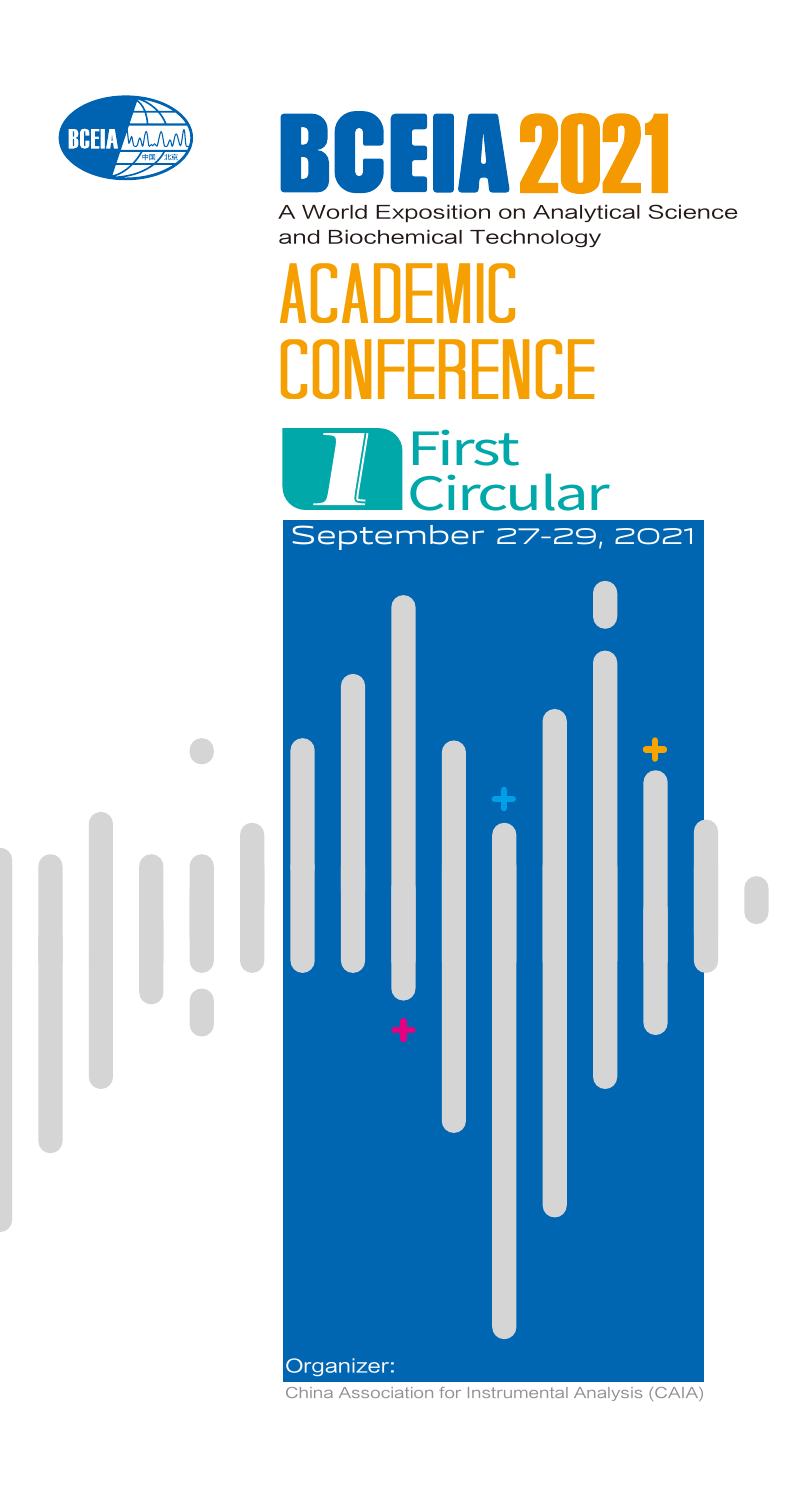### MOVING TOWARDS **GREEN FUTURE**



The 19th Beijing Conference and Exhibition on Instrumental Analysis (BCEIA 2021) is scheduled to be held on September 27-29, 2021 at China International Exhibition Center (New Venue), Beijing. Adhering to the vision of "Analytical Science Creates Future", BCEIA 2021 will continue to host academic conferences, forums and exhibitions under the theme of "Moving Towards a Green Future".

The BCEIA was initially launched in 1985, and since then has been held on a biennial basis for 18 times. The recently held BCEIA 2019 Academic Conference covered a wide variety of innovative and informative topics, presented through c. 1,000 professional oral presentations, and attracted more than 4,400 experts and scholars to attend, which offered significant interdisciplinary academic exchange platforms for the scholars. A total of 564 exhibitors from China and abroad participated in the exhibition with more than 3,000 new products and new technologies exhibited, showcasing the fusion of cutting-edge technologies of artificial intelligence, Internet of Things (IoT) and big data etc., reflecting the current trends for the development of scientific instruments around the world.

Statistics reveal that 28,650 attendees have taken part in the BCEIA 2019 academic conference and exhibition. By June 30, 2020, the actual visits reached 172,000 through live video broadcasting and live graphic broadcasting platforms. This event was reported in time by several renowned media, such as China Daily, CCTV International Network and STDaily.

The upcoming BCEIA 2021 Academic Conference will consist of plenary lectures, parallel sessions, forums, concurrent meetings and poster sessions. World-renowned scientists have been invited to attend and share their perspectives and research results. The ten parallel sessions - Electron Microscopy and Material Science, Mass Spectrometry, Optical Spectroscopy, Chromatography, Magnetic Resonance Spectroscopy, Electroanalytical Chemistry, Analytical Techniques in Life Sciences, Environmental Analysis, Chemical Metrology and Reference Materials, and Labeled Immunoassay will involve discussions and academic exchanges under different themes and topics in these fields. The organizer will also host plentiful high-level academic forums, including International Summit on Analytical Instrumentation and In Vitro Diagnosis, Sino-Japan Scientific Instrument Development Forum and China Young Analytical Scientists Forum.

With a total exhibition area of 53,000 m<sup>2</sup>, BCEIA 2021 is willing to exhibit the worldwide novel technologies and latest instruments in the field of analytical sciences.

We sincerely look forward to your participation!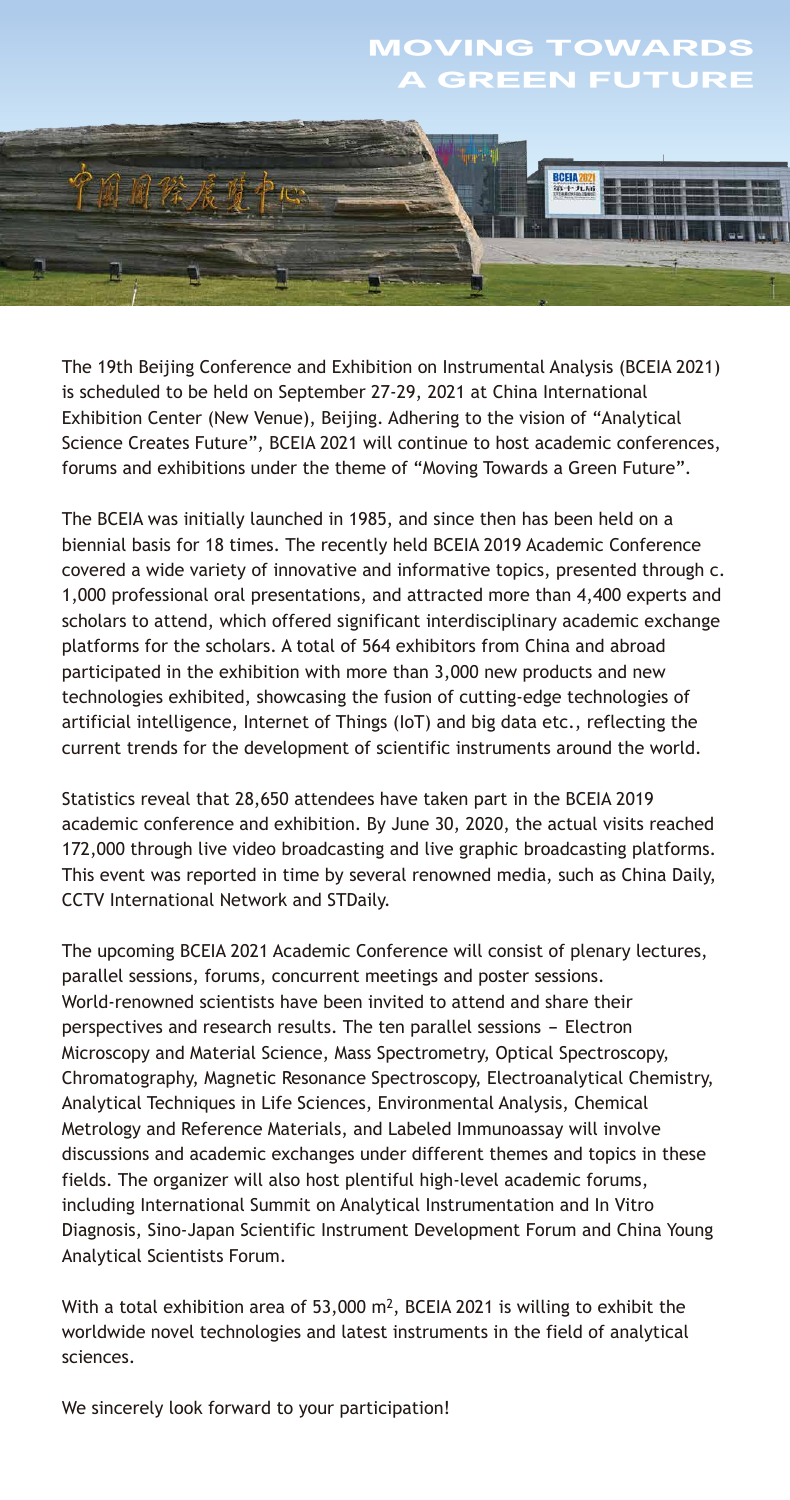

# **BCEIA 2021** Academic **Committee**

### **Chair**

Weihong Tan Member of CAS, Hunan University

### **Vice Chair**

Yukui Zhang Member of CAS, Dalian Institute of Chemical Physics, CAS Guibin Jiang Member of CAS, Research Center for Eco-Environmental Sciences, CAS Xuemin Zhang Member of CAS, Academy of Military Medical Sciences Ze Zhang Member of CAS, Zhejiang University

### **Secretary General**

Xinrong Zhang Professor, Tsinghua University

### **Committee Members (in alphabetical order)**

| Zeper Abliz                                                          | Professor, Minzu University of China                              |  |  |  |
|----------------------------------------------------------------------|-------------------------------------------------------------------|--|--|--|
| Member of CAS, Institute of High Energy Physics, CAS<br>Zhifang Chai |                                                                   |  |  |  |
| Derek Craston                                                        | Chief scientist, Laboratory of the Government Chemist, UK         |  |  |  |
|                                                                      | Norman J. Dovichi Professor, University of Notre Dame, USA        |  |  |  |
| X. Chris LE                                                          | Professor, University of Alberta, Canada                          |  |  |  |
| Hongmei Li                                                           | Professor, National Institute of Metrology, China                 |  |  |  |
| Jinghong Li                                                          | Member of CAS, Tsinghua University                                |  |  |  |
| Liang Li                                                             | Professor, University of Alberta, Canada                          |  |  |  |
| Jinming Lin                                                          | Professor, Tsinghua University                                    |  |  |  |
| Huwei Liu                                                            | Professor, Peking University                                      |  |  |  |
| Maili Liu                                                            | Professor, Wuhan Institute of Physics and Mathematics, CAS        |  |  |  |
| Yi Lu                                                                | Professor, University of Illinois, Urbana-Champaign, USA          |  |  |  |
| Xiaohong Qian                                                        | Professor, Beijing Proteome Research Center                       |  |  |  |
| Jianzhong Shen                                                       | Member of CAE, China Agricultural University                      |  |  |  |
| Benzhong Tang                                                        | Member of CAS, Hong Kong University of Science & Technology       |  |  |  |
| Knut W. Urban                                                        | Professor, Institute of Solid State Research and Ernst Ruska      |  |  |  |
|                                                                      | Center for Microscopy and Spectroscopy with Electrons, Germany    |  |  |  |
| Guangtao Yan                                                         | Professor, Chinese PLA General Hospital                           |  |  |  |
| Xiurong Yang                                                         | Member of CAS, Changchun Institute of Applied Chemistry, CAS      |  |  |  |
| Edward S. Yeung                                                      | Professor, Iowa State University, USA                             |  |  |  |
| Lihua Zhang                                                          | Professor, Dalian Institute of Chemical Physics, CAS              |  |  |  |
| Yuliang Zhao                                                         | Member of CAS, National Center for Nanoscience and Technology     |  |  |  |
| Fangye Zhu                                                           | Associate professor, Far Eastern Memorial Hospital, Taiwan, China |  |  |  |
| Lizhong Zhu                                                          | Member of CAE, Zhejiang University                                |  |  |  |

### **Advisory Committee (in alphabetical order)**

| Benli Huang  | Member of CAS, Xiamen University                               |
|--------------|----------------------------------------------------------------|
| Guofan Jin   | Member of CAE, Tsinghua University                             |
| Yunyu Shi    | Member of CAS, University of Science and Technology of China   |
| Erkang Wang  | Member of CAS, Changchun Institute of Applied Chemistry, CAS   |
| Haizhou Wang | Member of CAE, China Iron and Steel Research Institute Group   |
| Fusheng Wei  | Member of CAE, China National Environmental Monitoring Centre  |
| Henggiang Ye | Member of CAS, Institute of Metal Research, CAS                |
| Zhaohui Ye   | Member of CAS, Wuhan Institute of Physics and Mathematics, CAS |
| Jing Zhu     | Member of CAS, Tsinghua University                             |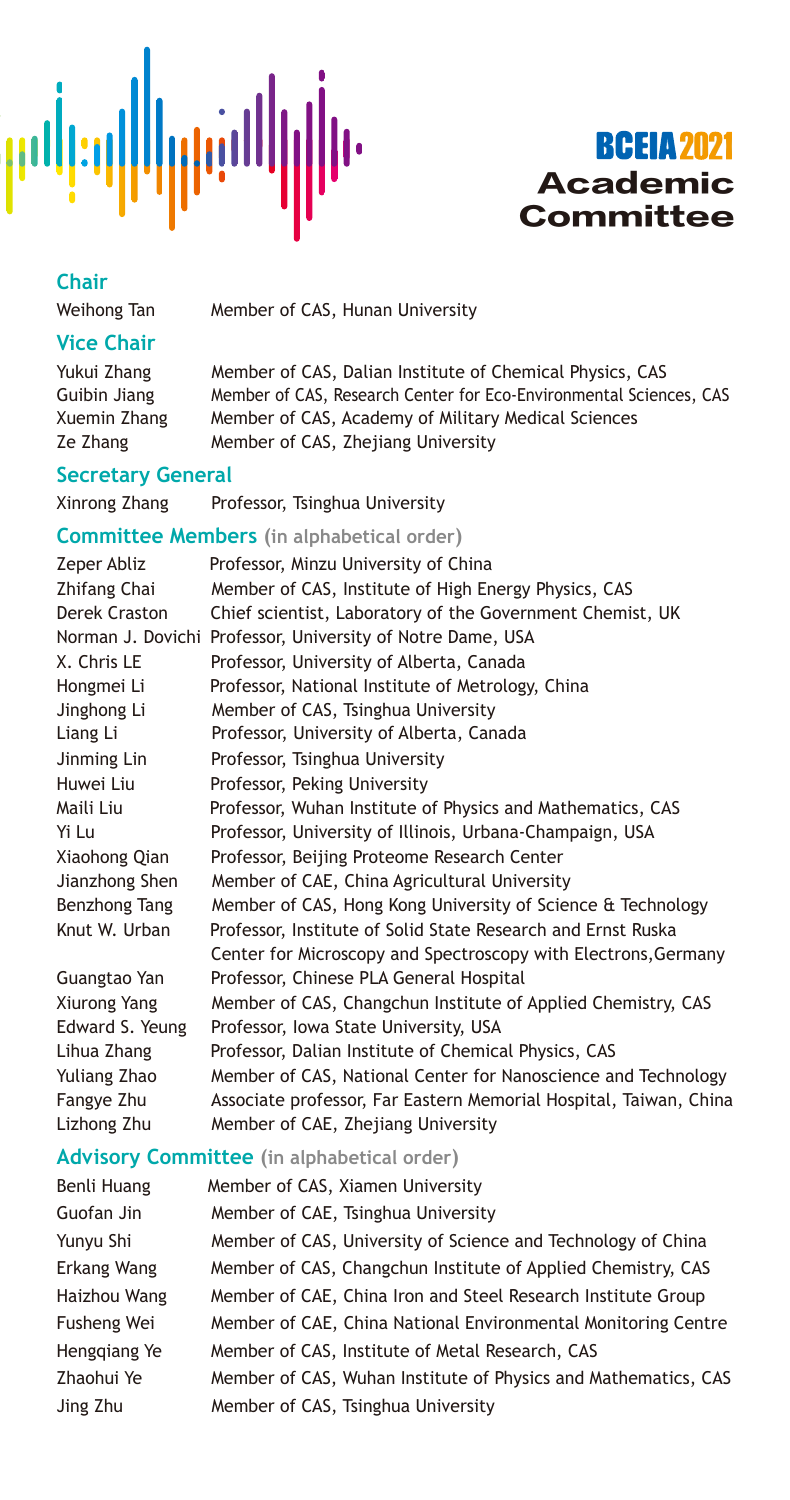

# **BCEIA 2021** Academic Conference

The BCEIA 2021 Academic Conference will bring together top scientists and experts from internationally renowned research institutions at home and abroad to discuss on technologies and applications that attract the highest attention of the respected fields.



### **A Electron Microscopy and Material Science**

|                   | <b>Theme:</b> Microscopy Enlightens New Future  |
|-------------------|-------------------------------------------------|
|                   | <b>Sessions: In-situ Electron Microscopy</b>    |
|                   | Atomic-scale Interface and Defects              |
|                   | New Technology of Electron Microscopy           |
|                   | Microstructure and Big Data                     |
| <b>Linguistic</b> | Dua C. Via a dana a Hang Daiilea Hairramain e a |

**Host:** Prof. Xiaodong Han, Beijing University of Technology xdhan@bjut.edu.cn

### **B Mass Spectrometry**

- **Theme:** Accurate Measurement, MS Improves Health
- **Sessions:** MS Novel Instruments and Technologies MS Fundamental Clinical MS MS Novel Applications **Host:** Prof. Huwei Liu, Peking University hwliu@pku.edu.cn

### **C Optical Spectroscopy**

- **Theme:** Highly Sensitive Optical Analysis and Imaging
- **Sessions:** New Idea: Molecular and Nanoscale Spectra New Application: Optical Analysis and Material New Method: High Resolution Optical Imaging New Instrument: Optical Spectrometer and Microscope
- **Host:** Prof. Yan He, Tsinghua University yanhe2021@mail.tsinghua.edu.cn

### **D Chromatography**

**Theme:** Separation Science Escorts Future Health **Sessions:** Sample Preparation Highly Efficiency Separation Highly Sensitive Detection Applications **Host:** Prof. Dr. Lihua Zhang Dalian Institute of Chemical Physics, CAS lihuazhang@dicp.ac.cn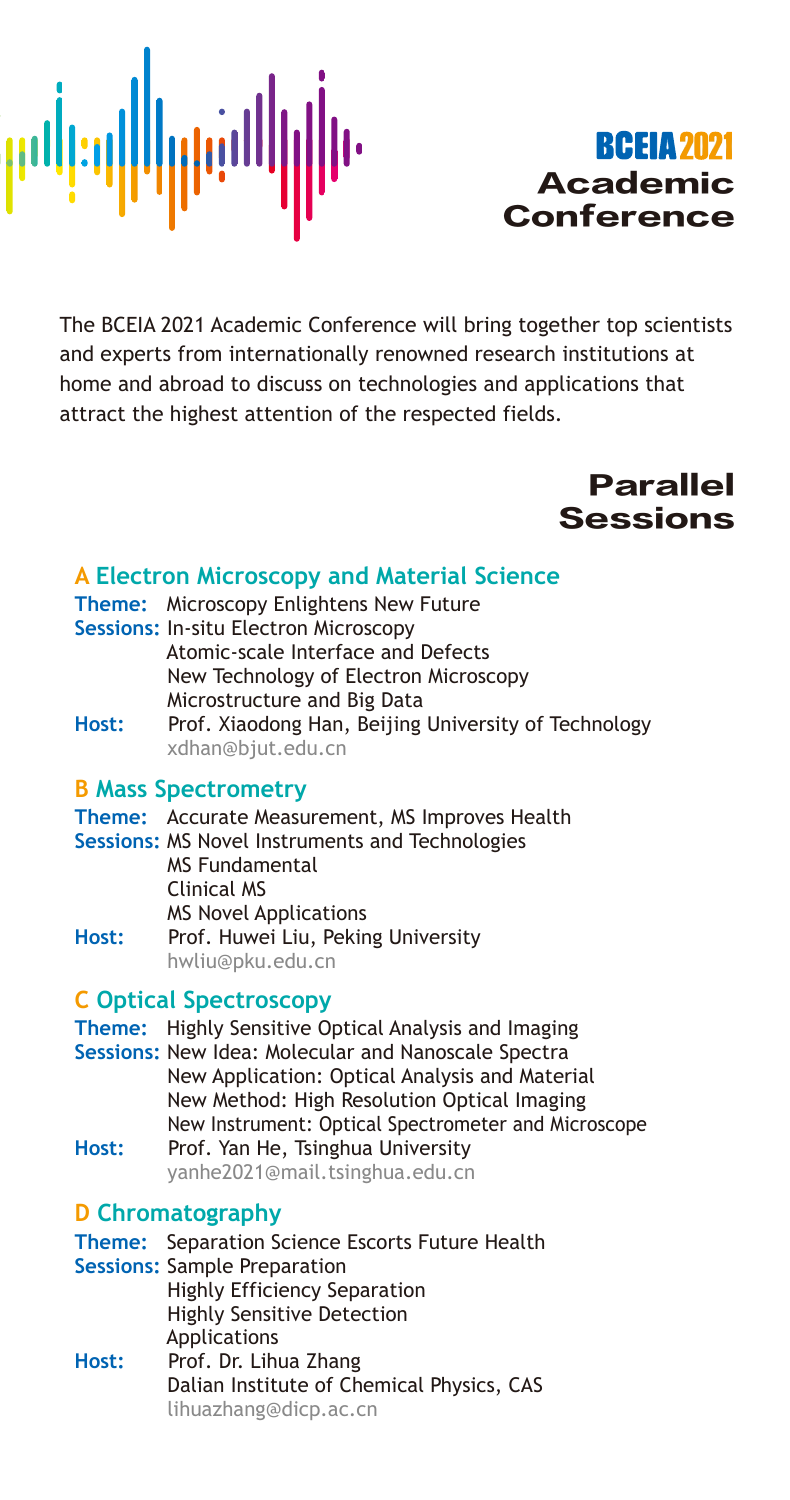

### **E Magnetic Resonance Spectroscopy**

**Theme:** From Spins to Life, NMR Facilitating in Understanding the Life Process **Sessions:** Magnetic research studies related to the human health, including: Structures and Dynamics of Biomacromolecules Drug Discovery In Cell Magnetic Research Magnetic Imaging New Magnetic Methods<br>Host: Prof. Shenlin Wang. Pek **Host:** Prof. Shenlin Wang, Peking University wangshenlin@pku.edu.cn

### **F Electroanalytical Chemistry**

|       | Theme: Electroanalytical Chemistry: Innovation and Opportunity<br>Sessions: New Techniques and Methods in Electroanalysis |                                              |                         |
|-------|---------------------------------------------------------------------------------------------------------------------------|----------------------------------------------|-------------------------|
|       | Surface Modification and Characterization                                                                                 |                                              |                         |
|       | Electrochemical Sensors                                                                                                   |                                              |                         |
|       | <b>Hyphenated Techniques</b>                                                                                              |                                              |                         |
|       | Nanoelectrochemistry<br>Bioelectroanalysis                                                                                |                                              |                         |
|       |                                                                                                                           |                                              | Spectroelectrochemistry |
|       |                                                                                                                           | Applications of Electroanalytical Techniques |                         |
| Host: | Prof. Jinghong Li, Member of CAS, Tsinghua University<br>jhli@mail.tsinghua.edu.cn                                        |                                              |                         |
|       | <b>G Analytical Techniques in Life Sciences</b>                                                                           |                                              |                         |
|       | Theme: Analytical Techniques Improve the Understanding of Life                                                            |                                              |                         |
|       | <b>Sessions: Precision Medicine Analysis and Medical Diagnosis</b>                                                        |                                              |                         |
|       | <b>Omics Analysis</b><br><b>Health and Safety</b>                                                                         |                                              |                         |
|       | Single Molecule/Cell/Particle Analysis                                                                                    |                                              |                         |
| Host: | Prof. Lei Guo, Academy of Military Medical Sciences<br>guolei@bmi.ac.cn                                                   |                                              |                         |
|       | <b>H</b> Environmental Analysis                                                                                           |                                              |                         |

### **Theme:** Environment and Health

**Sessions:** Environmental Pollutant Analysis PM2.5 and Nano-pollutants Chemical Toxicology Environmental Epigenetics Environmental Omics **Host:** Prof. Hailin Wang, Research Center for Eco-Environmental Sciences, CAS hlwang@rcees.ac.cn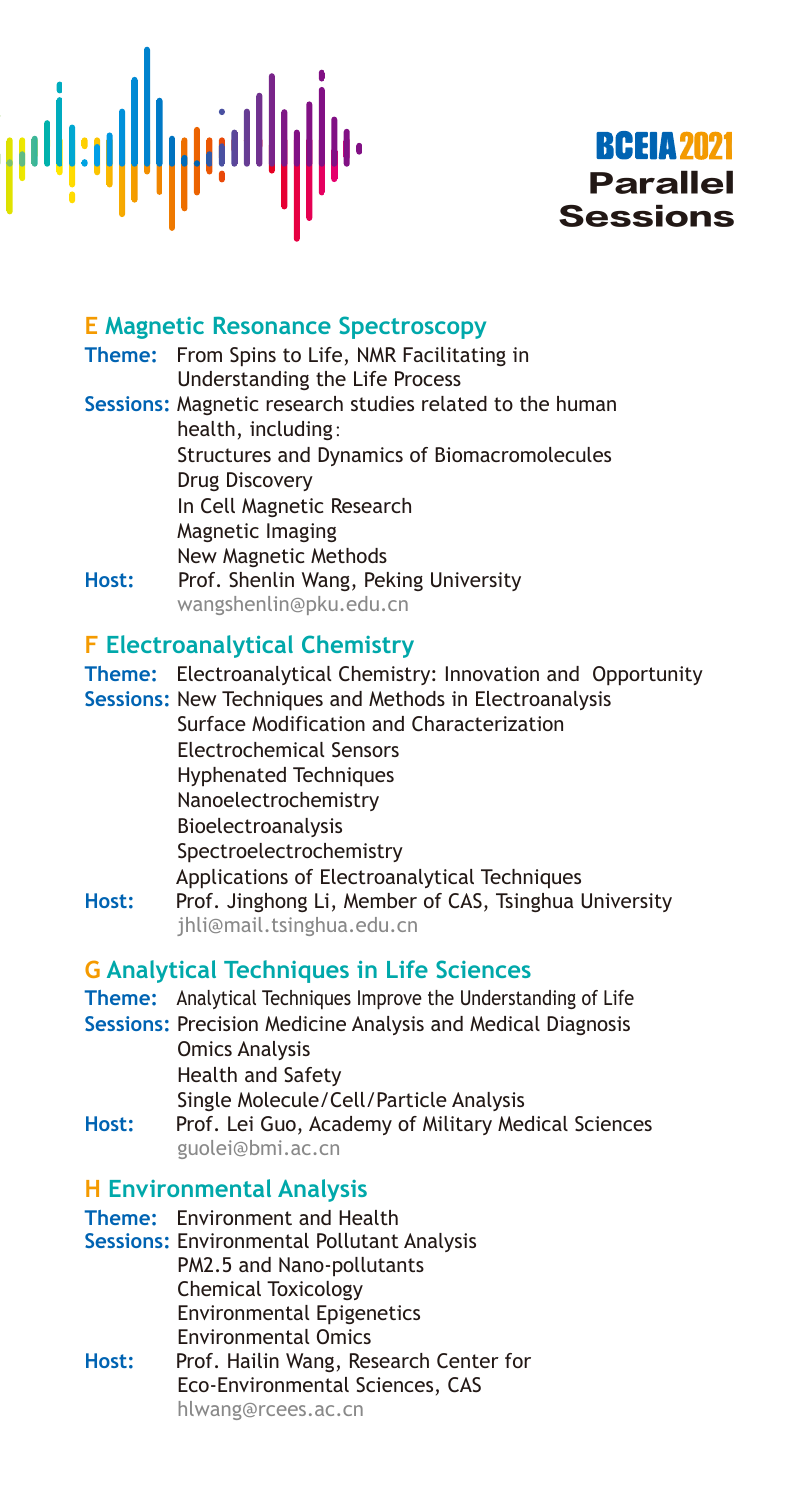



### **I Chemical Metrology & Reference Materials**

**Theme:** Metrology for Worldwide Mutual Trust and Prosperity **Sessions:** New Techniques for Chemical Metrology and Reference Materials Clinical Medicine and Metrology

Metrology in Food Safety and Environmental Analysis<br>Host: Prof. Hongmei Li, National Institute of Metrology Chi Prof. Hongmei Li, National Institute of Metrology China lihm@nim.ac.cn

### **J Labeled Immunoassay**

**Theme:** Innovation and Integration, Accurate Diagnosis **Sessions:** Accurate Diagnosis of New Detection Technology New Test Indicators Clinical Validation Transformation Test Quality Control Test Reference Substances and Traceability **Host:** Prof. Guangtao Yan, Chinese PLA General Hospital ygt301@163.com

# Thematic Forums and Concurrent Meetings

Thematic forums and concurrent meetings will cover topics on analytical methods, testing techniques and R&D of instruments in hot areas such as food and health, environmental protection, biosafety, and in vitro diagnosis, and frontier areas such as new energy and new materials.

# Conference Language

The official language is English.

| Date:         | September 27-29, 2021                                                       |
|---------------|-----------------------------------------------------------------------------|
| <b>Venue:</b> | <b>China International Exhibition Center</b><br>(New Venue), Beijing, China |
|               | Approved by: Ministry of Commerce of People's Republic of China             |
| Organizer:    | <b>China Association for Instrumental Analysis (CAIA)</b>                   |